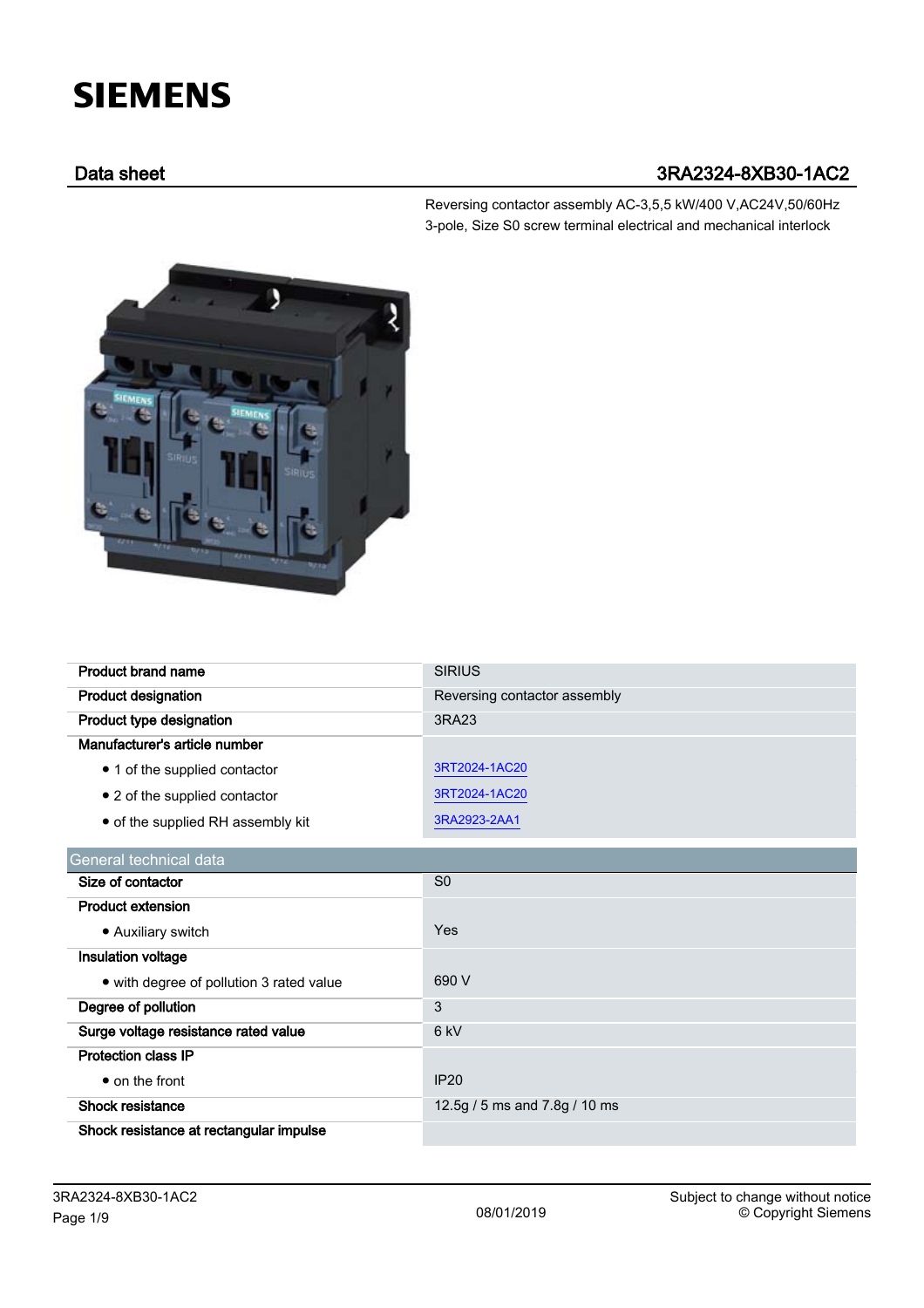| $\bullet$ at AC                                                 | 7,5g / 5 ms, 4,7g / 10 ms  |
|-----------------------------------------------------------------|----------------------------|
| $\bullet$ at DC                                                 | 10g / 5 ms, 7,5g / 10 ms   |
| Shock resistance with sine pulse                                |                            |
| $\bullet$ at AC                                                 | 11,8g / 5 ms, 7,4g / 10 ms |
| $\bullet$ at DC                                                 | 15g / 5 ms, 10g / 10 ms    |
| Mechanical service life (switching cycles)                      |                            |
| • of contactor typical                                          | 10 000 000                 |
| • of the contactor with added auxiliary switch<br>block typical | 10 000 000                 |
| Reference code acc. to DIN EN 81346-2                           | Q                          |
| <b>Ambient conditions</b>                                       |                            |
| Installation altitude at height above sea level                 |                            |
| $\bullet$ maximum                                               | 2 000 m                    |
| <b>Ambient temperature</b>                                      |                            |
| · during operation                                              | $-25$ +60 °C               |
| · during storage                                                | $-55$ $+80$ °C             |
| Main circuit                                                    |                            |
| Number of poles for main current circuit                        | $\mathfrak{S}$             |
| Number of NO contacts for main contacts                         | 3                          |
| Number of NC contacts for main contacts                         | 0                          |
| <b>Operating voltage</b>                                        |                            |
| • at AC-3 rated value maximum                                   | 690 V                      |
| <b>Operating current</b>                                        |                            |
| $\bullet$ at AC-1 at 400 V                                      |                            |
| - at ambient temperature 40 °C rated value                      | 40 A                       |
| - at ambient temperature 60 °C rated value                      | 35 A                       |
| • at AC-2 at 400 V rated value                                  | 12 A                       |
| $\bullet$ at AC-3                                               |                            |
| - at 400 V rated value                                          | 12 A                       |
| <b>Operating current</b>                                        |                            |
| • at 1 current path at DC-1                                     |                            |
| - at 24 V rated value                                           | 35 A                       |
| - at 110 V rated value                                          | 4.5A                       |
| • with 2 current paths in series at DC-1                        |                            |
| - at 24 V rated value                                           | 35 A                       |
| - at 110 V rated value                                          | 35 A                       |
| • with 3 current paths in series at DC-1                        |                            |
| - at 24 V rated value                                           | 35 A                       |
| - at 110 V rated value                                          | 35 A                       |
| <b>Operating current</b>                                        |                            |
| • at 1 current path at DC-3 at DC-5                             |                            |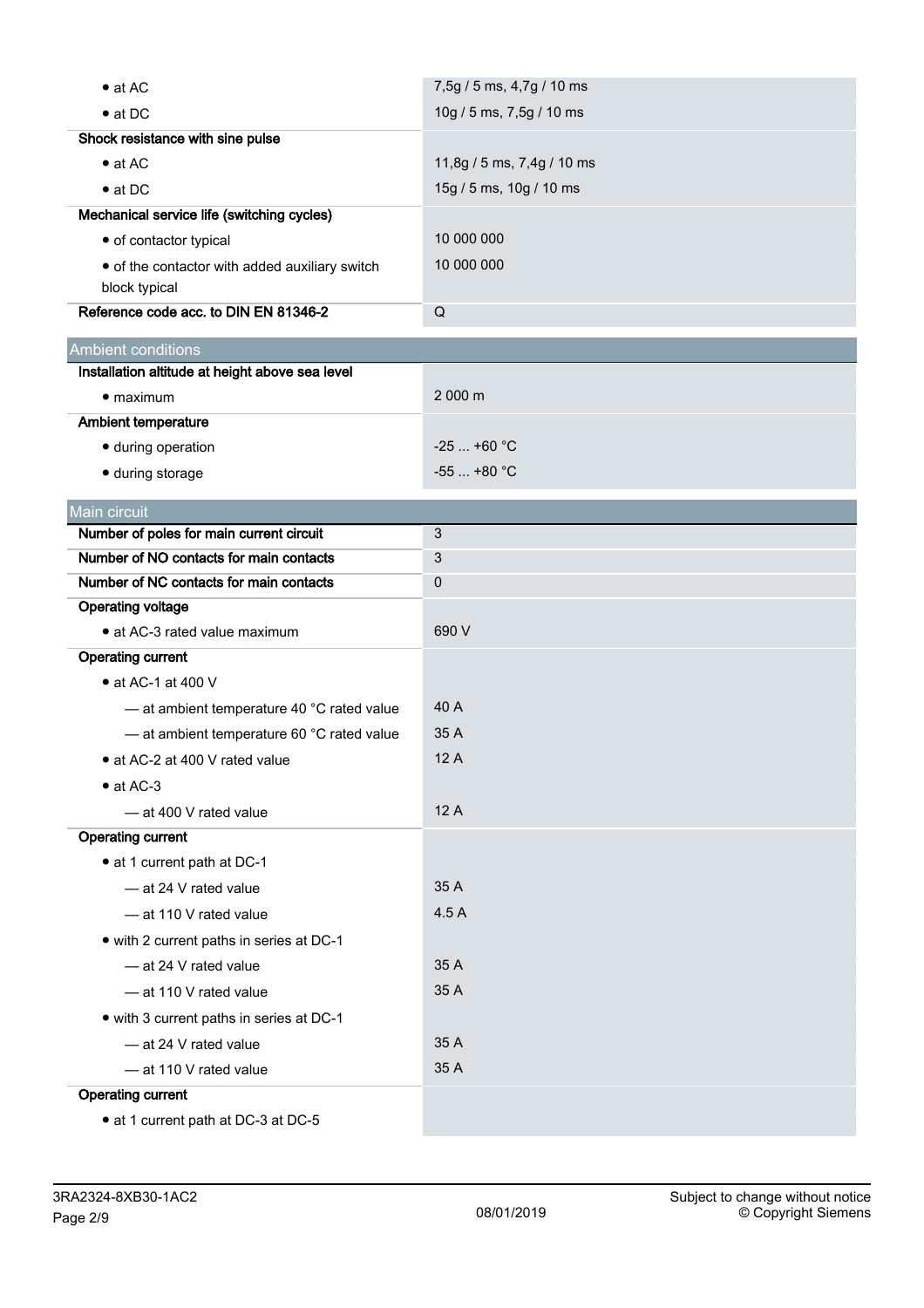| -at 24 V rated value                                                              | 20 A      |
|-----------------------------------------------------------------------------------|-----------|
| - at 110 V rated value                                                            | 2.5A      |
|                                                                                   |           |
| • with 2 current paths in series at DC-3 at DC-5<br>-at 24 V rated value          | 35 A      |
|                                                                                   | 15 A      |
| - at 110 V rated value                                                            |           |
| • with 3 current paths in series at DC-3 at DC-5                                  |           |
| - at 24 V rated value                                                             | 35 A      |
| - at 110 V rated value                                                            | 35 A      |
| <b>Operating power</b>                                                            |           |
| • at AC-2 at 400 V rated value                                                    | 5.5 kW    |
| $\bullet$ at AC-3                                                                 |           |
| - at 400 V rated value                                                            | 5.5 kW    |
| - at 500 V rated value                                                            | 7.5 kW    |
| - at 690 V rated value                                                            | 7.5 kW    |
| • at AC-4 at 400 V rated value                                                    | 5.5 kW    |
| No-load switching frequency                                                       | 1 500 1/h |
| <b>Operating frequency</b>                                                        |           |
| • at AC-1 maximum                                                                 | 1 000 1/h |
| • at AC-2 maximum                                                                 | 1 000 1/h |
| • at AC-3 maximum                                                                 | 1 000 1/h |
|                                                                                   |           |
| • at AC-4 maximum                                                                 | 300 1/h   |
|                                                                                   |           |
| Control circuit/ Control                                                          | <b>AC</b> |
| Type of voltage of the control supply voltage<br>Control supply voltage 1 at AC   |           |
| • at 50 Hz rated value                                                            | 24 V      |
| • at 60 Hz rated value                                                            | 24 V      |
|                                                                                   |           |
| Operating range factor control supply voltage rated<br>value of magnet coil at AC |           |
| $\bullet$ at 50 Hz                                                                | 0.8 1.1   |
| $\bullet$ at 60 Hz                                                                | 0.8 1.1   |
| Apparent pick-up power of magnet coil at AC                                       |           |
| $\bullet$ at 50 Hz                                                                | 65 V·A    |
| Inductive power factor with closing power of the coil                             |           |
| $\bullet$ at 50 Hz                                                                | 0.82      |
| Apparent holding power of magnet coil at AC                                       |           |
| $\bullet$ at 50 Hz                                                                | 8.5 V·A   |
| Inductive power factor with the holding power of the                              |           |
| coil                                                                              |           |
| $\bullet$ at 50 Hz                                                                | 0.25      |

#### Auxiliary circuit

Number of NO contacts for auxiliary contacts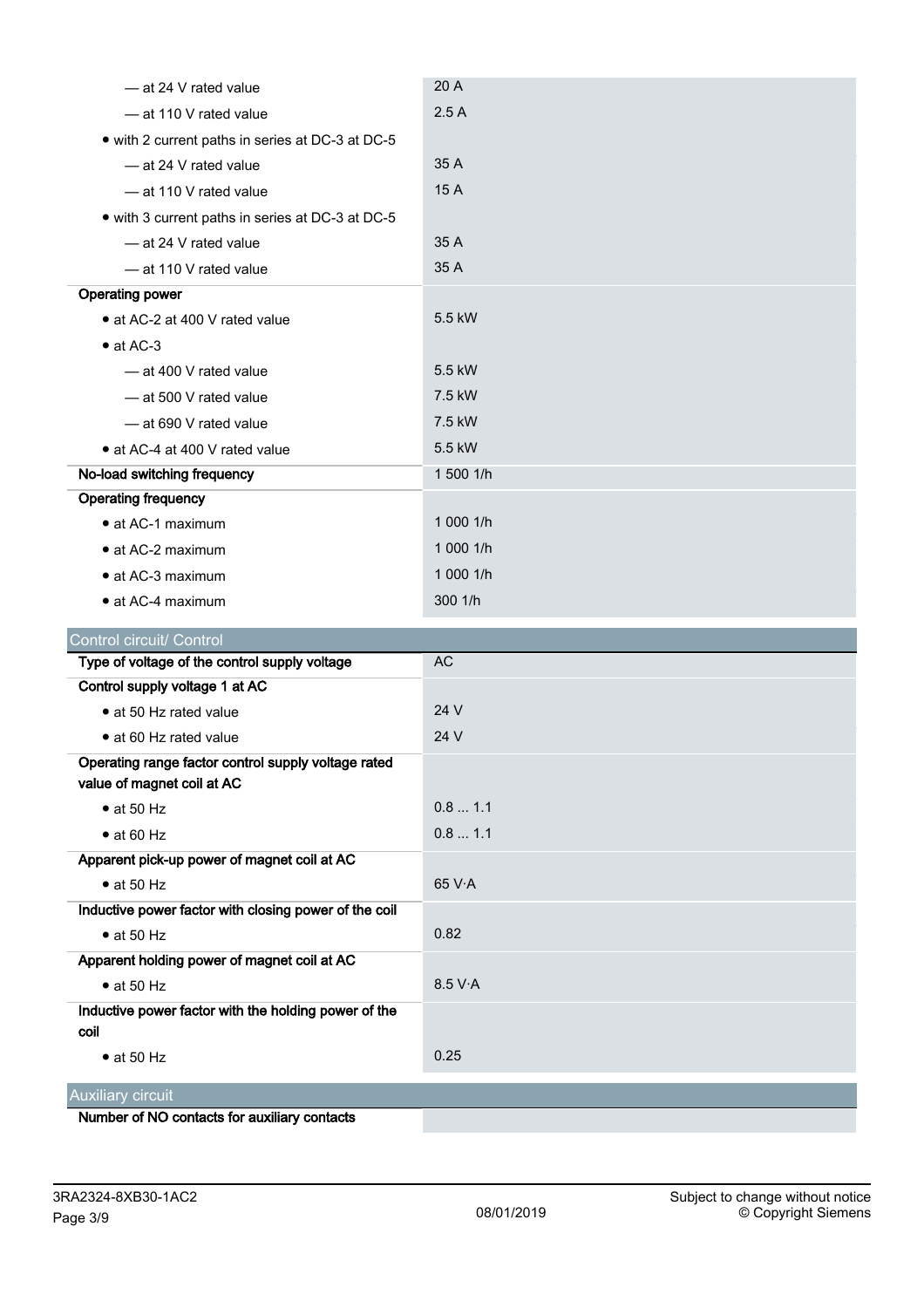| • per direction of rotation                                 | $\mathbf{1}$                               |
|-------------------------------------------------------------|--------------------------------------------|
| • instantaneous contact                                     | 2                                          |
| Operating current of auxiliary contacts at AC-12<br>maximum | 10A                                        |
| Operating current of auxiliary contacts at AC-15            |                                            |
| $\bullet$ at 230 V                                          | 6 A                                        |
| $\bullet$ at 400 V                                          | 3 A                                        |
| Operating current of auxiliary contacts at DC-13            |                                            |
| $\bullet$ at 24 V                                           | 10A                                        |
| $\bullet$ at 60 V                                           | 2 A                                        |
| $\bullet$ at 110 V                                          | 1 A                                        |
| $\bullet$ at 220 V                                          | 0.3A                                       |
| Contact reliability of auxiliary contacts                   | < 1 error per 100 million operating cycles |

| <b>UL/CSA ratings</b>                                |                   |
|------------------------------------------------------|-------------------|
| Full-load current (FLA) for three-phase AC motor     |                   |
| • at 480 V rated value                               | 11A               |
| • at 600 V rated value                               | 11A               |
| Yielded mechanical performance [hp]                  |                   |
| • for single-phase AC motor                          |                   |
| $-$ at 110/120 V rated value                         | 1 hp              |
| - at 230 V rated value                               | 2 hp              |
| • for three-phase AC motor                           |                   |
| $-$ at 220/230 V rated value                         | 3 hp              |
| $-$ at 460/480 V rated value                         | 7.5 <sub>hp</sub> |
| - at 575/600 V rated value                           | 10 <sub>hp</sub>  |
| Contact rating of auxiliary contacts according to UL | A600 / Q600       |

## Short-circuit protection

### Design of the fuse link

| • for short-circuit protection of the main circuit     |                                         |
|--------------------------------------------------------|-----------------------------------------|
| - with type of coordination 1 required                 | gG NH 3NA, DIAZED 5SB, NEOZED 5SE: 63 A |
| — with type of assignment 2 required                   | gG NH 3NA, DIAZED 5SB, NEOZED 5SE: 25 A |
| • for short-circuit protection of the auxiliary switch | fuse $qG: 10 A$                         |
| required                                               |                                         |

| Installation/ mounting/ dimensions |                                                                |  |  |  |
|------------------------------------|----------------------------------------------------------------|--|--|--|
| <b>Mounting position</b>           | +/-180° rotation possible on vertical mounting surface; can be |  |  |  |
|                                    | tilted forward and backward by +/- 22.5° on vertical mounting  |  |  |  |
|                                    | surface                                                        |  |  |  |
| Mounting type                      | screw and snap-on mounting onto 35 mm standard mounting rail   |  |  |  |
| Height                             | $101$ mm                                                       |  |  |  |
| Width                              | 90 mm                                                          |  |  |  |
| Depth                              | 97 mm                                                          |  |  |  |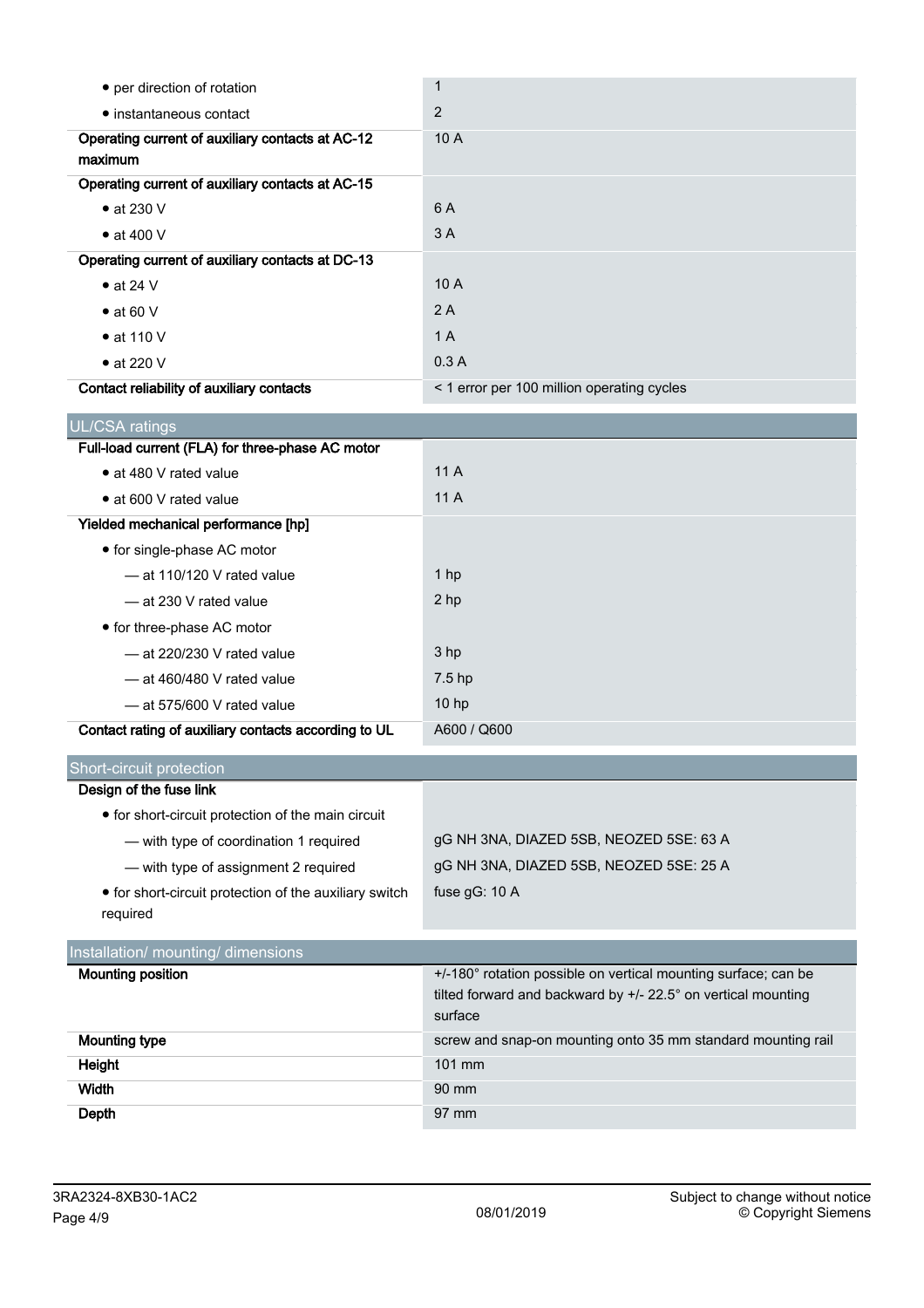| Required spacing             |                 |
|------------------------------|-----------------|
| • with side-by-side mounting |                 |
| - forwards                   | 6 mm            |
| - Backwards                  | $0 \text{ mm}$  |
| - upwards                    | 6 mm            |
| - downwards                  | 6 mm            |
| - at the side                | 6 mm            |
| • for grounded parts         |                 |
| - forwards                   | 6 mm            |
| - Backwards                  | 0 <sub>mm</sub> |
| - upwards                    | 6 mm            |
| - at the side                | 6 mm            |
| - downwards                  | 6 mm            |
| • for live parts             |                 |
| - forwards                   | 6 mm            |
| - Backwards                  | 0 <sub>mm</sub> |
| - upwards                    | 6 mm            |
| - downwards                  | 6 mm            |
| - at the side                | 6 mm            |

#### Connections/ Terminals

| Type of electrical connection                |                                                                                   |  |
|----------------------------------------------|-----------------------------------------------------------------------------------|--|
| • for main current circuit                   | screw-type terminals                                                              |  |
| • for auxiliary and control current circuit  | screw-type terminals                                                              |  |
| Type of connectable conductor cross-sections |                                                                                   |  |
| • for main contacts                          |                                                                                   |  |
| — solid                                      | $2x$ (1  2.5 mm <sup>2</sup> ), $2x$ (2.5  10 mm <sup>2</sup> )                   |  |
| - single or multi-stranded                   | $2x$ (1  2,5 mm <sup>2</sup> ), $2x$ (2,5  10 mm <sup>2</sup> )                   |  |
| - finely stranded with core end processing   | 2x (1  2.5 mm <sup>2</sup> ), 2x (2.5  6 mm <sup>2</sup> ), 1x 10 mm <sup>2</sup> |  |
| • at AWG conductors for main contacts        | 2x(1612), 2x(148)                                                                 |  |
| Type of connectable conductor cross-sections |                                                                                   |  |
| • for auxiliary contacts                     |                                                                                   |  |
| - single or multi-stranded                   | $2x (0,5  1,5 mm2)$ , $2x (0,75  2,5 mm2)$                                        |  |
| - finely stranded with core end processing   | $2x (0.5  1.5 mm2)$ , $2x (0.75  2.5 mm2)$                                        |  |
| • at AWG conductors for auxiliary contacts   | 2x(2016), 2x(1814)                                                                |  |
| Safety related data                          |                                                                                   |  |
| B <sub>10</sub> value                        |                                                                                   |  |
| • with high demand rate acc. to SN 31920     | 1 000 000                                                                         |  |
| Proportion of dangerous failures             |                                                                                   |  |
| • with low demand rate acc. to SN 31920      | 40 %                                                                              |  |
| • with high demand rate acc. to SN 31920     | 75 %                                                                              |  |
| Failure rate [FIT]                           |                                                                                   |  |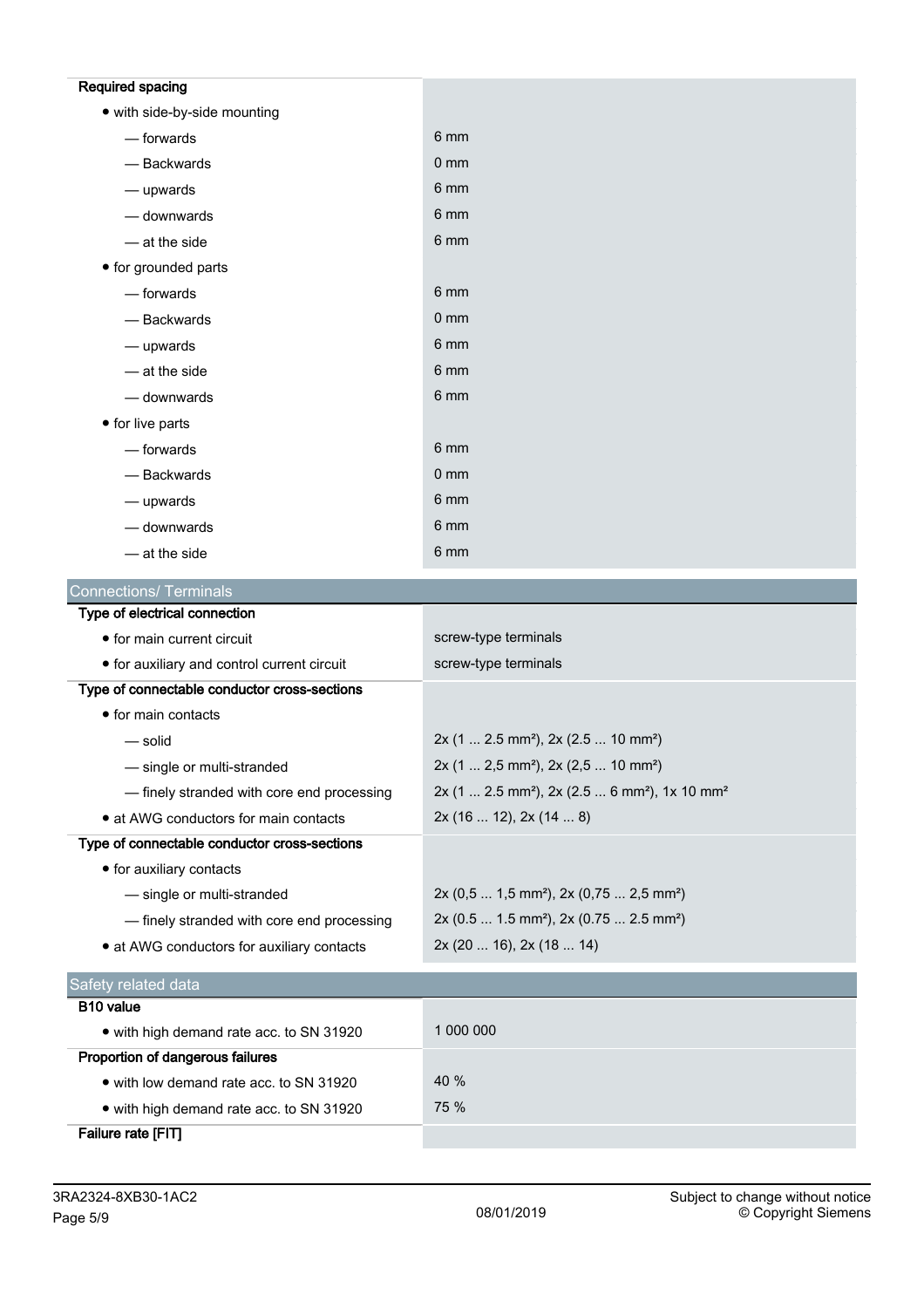| • with low demand rate acc. to SN 31920                                      | 100 FIT        |
|------------------------------------------------------------------------------|----------------|
| T1 value for proof test interval or service life acc. to<br><b>IEC 61508</b> | 20y            |
| <b>Communication/Protocol</b>                                                |                |
| <b>Product function Bus communication</b>                                    | N <sub>o</sub> |
| Protocol is supported                                                        |                |
| • AS-Interface protocol                                                      | <b>No</b>      |
| Product function Control circuit interface with IO link                      | No.            |

| Certificates/ approvals         |                               |                                  |                      |                                              |                                          |
|---------------------------------|-------------------------------|----------------------------------|----------------------|----------------------------------------------|------------------------------------------|
| <b>General Product Approval</b> |                               | <b>Declaration of Conformity</b> |                      | <b>Test Certific-</b>                        | Marine / Ship-                           |
| UL                              |                               | $\in$<br>EG-Konf.                | <b>Miscellaneous</b> | ates<br><b>Special Test Certi-</b><br>ficate | ping<br><b>ABS</b>                       |
| Marine / Shipping               |                               |                                  |                      |                                              |                                          |
| <b>BUREAU</b><br><b>VERITAS</b> | <b>Tegister</b><br><b>LRS</b> | <b>PRS</b>                       | <b>RINA</b>          | <b>RMRS</b>                                  | opROVED<br><b>DNV·GL</b><br>DNVGL.COM/AF |
| other                           | Railway                       |                                  |                      |                                              |                                          |
| Confirmation                    | <b>Vibration and Shock</b>    |                                  |                      |                                              |                                          |

Further information

Information- and Downloadcenter (Catalogs, Brochures,…) <www.siemens.com/sirius/catalogs>

Industry Mall (Online ordering system)

<https://mall.industry.siemens.com/mall/en/en/Catalog/product?mlfb=3RA2324-8XB30-1AC2>

Cax online generator

<http://support.automation.siemens.com/WW/CAXorder/default.aspx?lang=en&mlfb=3RA2324-8XB30-1AC2>

Service&Support (Manuals, Certificates, Characteristics, FAQs,...) <https://support.industry.siemens.com/cs/ww/en/ps/3RA2324-8XB30-1AC2>

Image database (product images, 2D dimension drawings, 3D models, device circuit diagrams, EPLAN macros, ...) [http://www.automation.siemens.com/bilddb/cax\\_de.aspx?mlfb=3RA2324-8XB30-1AC2&lang=en](http://www.automation.siemens.com/bilddb/cax_de.aspx?mlfb=3RA2324-8XB30-1AC2&lang=en)

Characteristic: Tripping characteristics, I²t, Let-through current <https://support.industry.siemens.com/cs/ww/en/ps/3RA2324-8XB30-1AC2/char>

Further characteristics (e.g. electrical endurance, switching frequency) <http://www.automation.siemens.com/bilddb/index.aspx?view=Search&mlfb=3RA2324-8XB30-1AC2&objecttype=14&gridview=view1>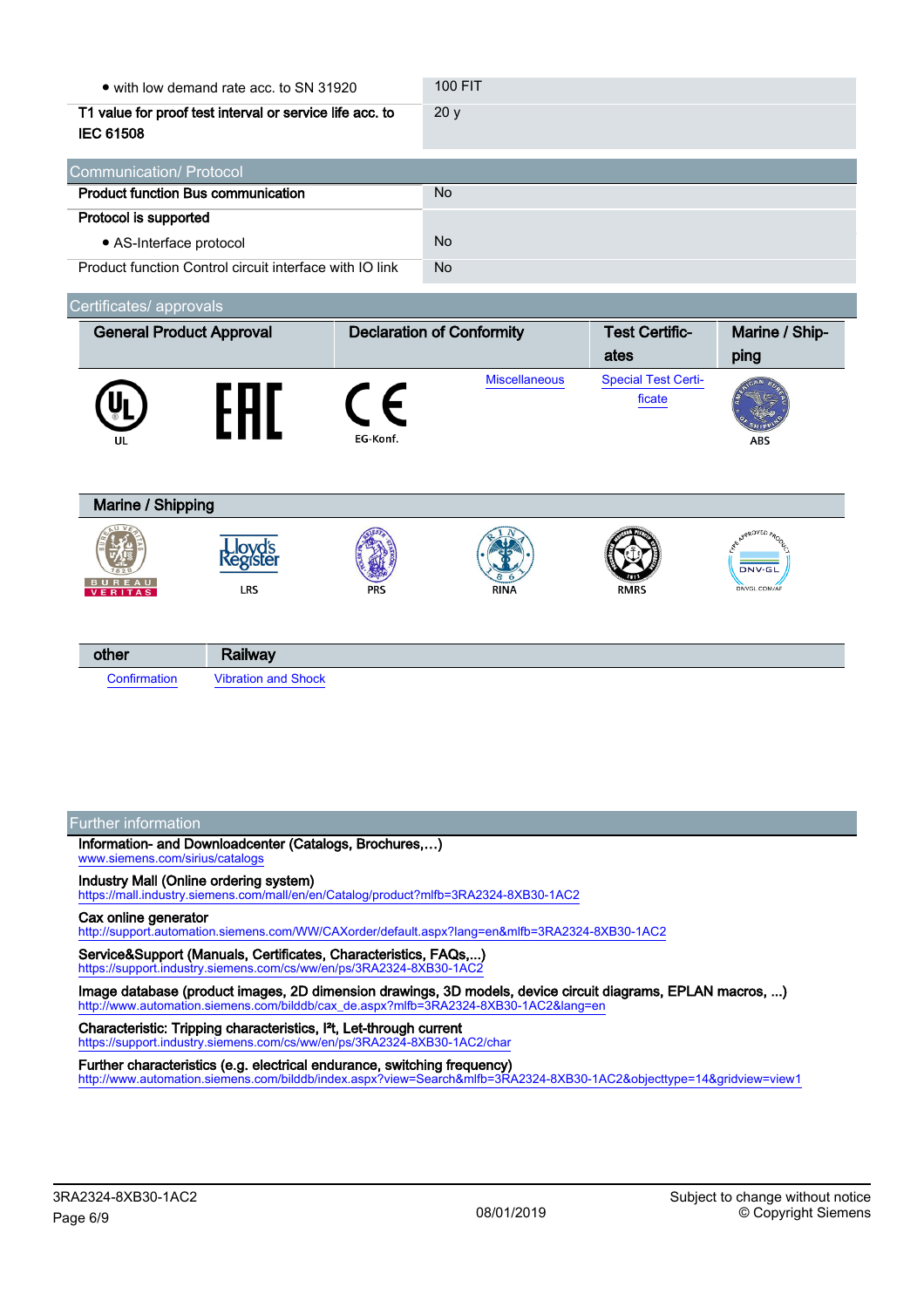

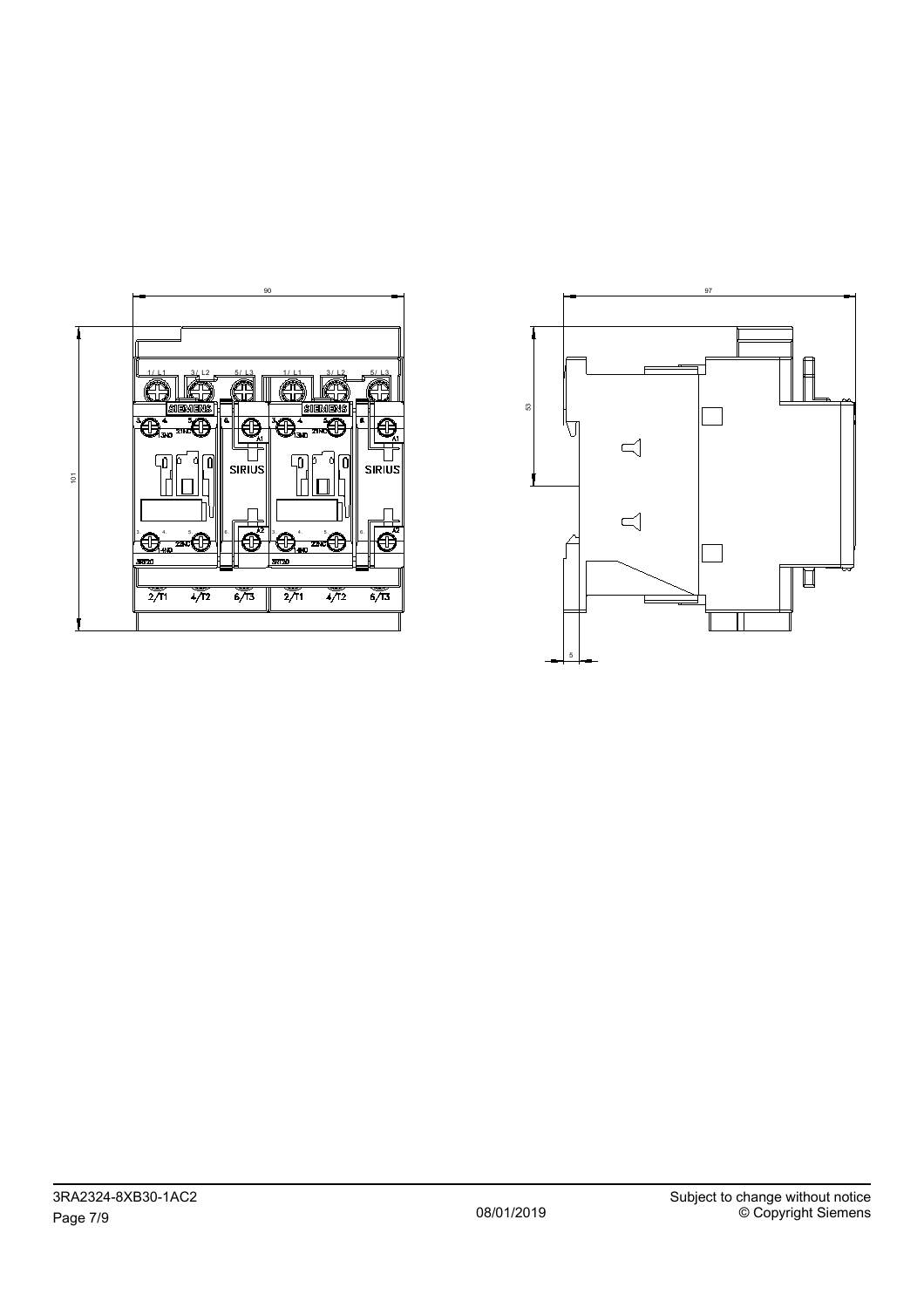